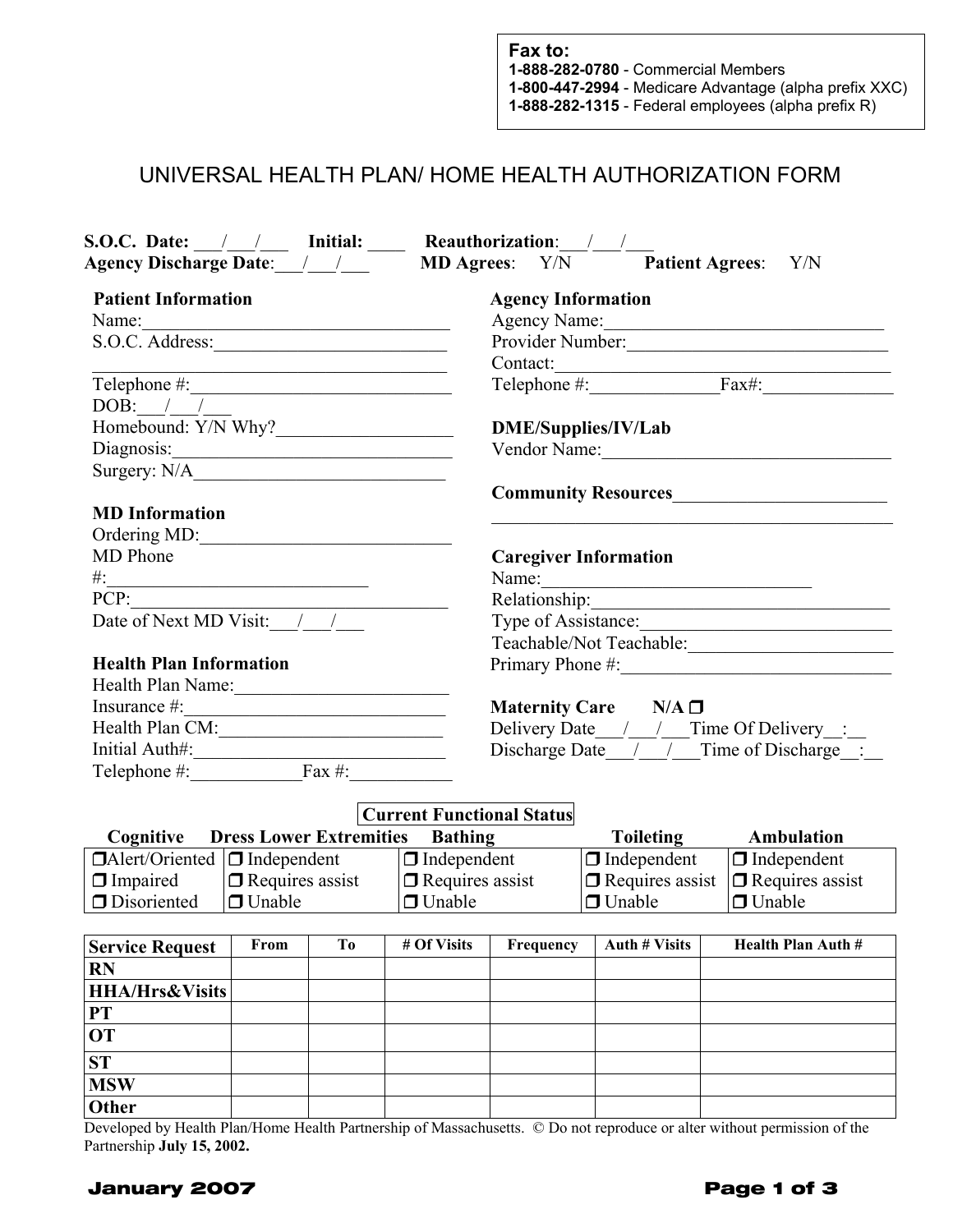| Page 2<br><b>Patient Name:</b> |  |  |  |
|--------------------------------|--|--|--|
|--------------------------------|--|--|--|

Page 2 **Patient Name**: **Agency**:

|           | <b>Return Communication</b> |       |  |
|-----------|-----------------------------|-------|--|
| Comments: |                             |       |  |
|           |                             |       |  |
|           |                             |       |  |
|           |                             |       |  |
| Name:     | <b>Title:</b>               | Date: |  |

## **SKILLED NURSING** Anticipated D/C Date: \_\_\_/\_\_\_/\_\_\_ **Pertinent Disease Specific Data:**

**Home Health Aide Services:**

l  $\overline{a}$ 

| Wound Care $N/A\square$                                                      | <b>Wound 1</b> |                           | <b>Wound 2</b> | <b>Wound 3</b>            |        |
|------------------------------------------------------------------------------|----------------|---------------------------|----------------|---------------------------|--------|
| Location                                                                     |                |                           |                |                           |        |
| Appearance                                                                   |                |                           |                |                           |        |
| Measurement                                                                  |                |                           |                |                           |        |
| Drainage                                                                     |                |                           |                |                           |        |
| TX and Frequency                                                             |                |                           |                |                           |        |
| <b>Medications: Compliant:</b><br><b>Interventions and Educational Plan:</b> | Y/N            | <b>Teachable Patient:</b> | Y/N            | <b>Med List Attached:</b> | NA/Y/N |

,我们也不会有什么。""我们的人,我们也不会有什么?""我们的人,我们也不会有什么?""我们的人,我们也不会有什么?""我们的人,我们也不会有什么?""我们的人

**Short-Term Goals:**

**Long -Term Goals:**

**Barriers:**

 $\overline{a}$ 

| Signature: | <b>Title:</b> | Department: | <b>Date:</b> |
|------------|---------------|-------------|--------------|
|            |               |             |              |

Developed by Health Plan/Home Health Partnership of Massachusetts. © Do not reproduce or alter without permission of the Partnership **July 15, 2002.**